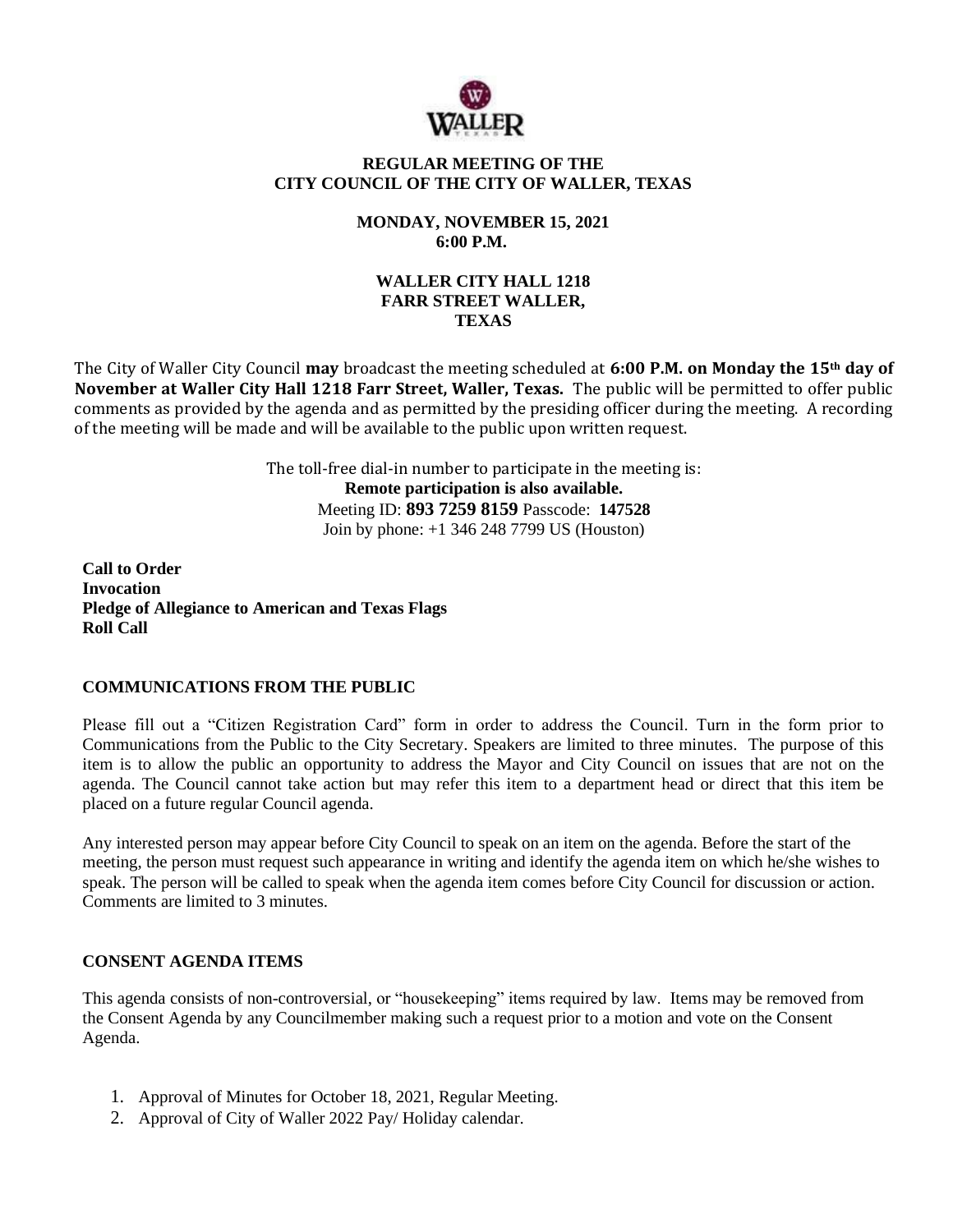## **REGULAR AGENDA ITEMS**

- 3. Discussion and possible action regarding **Resolution No. 2021-12** electing a person to the board of directors of the Harris County Appraisal District.
- 4. Discussion and possible action regarding **Resolution No. 2021-13** election a person to the board of directors for the Waller County Appraisal District.
- 5. Discussion and possible action to appoint Brenda Bundick, Tax Assessor/Collector for the Waller I.S.D., to calculate the city's tax rate for the 2021 tax year.
- 6. Discussion and possible action to approve a temporary road closure on Daugherty Street from Farr Street to Locust Street for approximately one year to accommodate the reconstruction of Waller Junior High School.
- 7. Discussion and possible action regarding a John Deere zero turn mower and 20,000 gal pressure tank to be designated as surplus equipment and auctioned off at Switzer Auction.
- 8. Discussion and possible action regarding placement of Mason Lodge directional signs on Main Street intersections.
- 9. Discussion and possible action approving **Ordinance No. 582**, the TXDOT stop signs placed at the intersection of Waller Street and Alliance Street and Waller Street and Farr Street making them four way stop intersections.
- 10. Discussion and possible action to begin the process for the city to accept contractor bids for the restoration of Cyrus Lane.
- 11. Discussion and possible action regarding SRI SAI Business Center approval of preliminary replat comments.
- 12. Discussion and possible action regarding **Resolution No. 2021-14** to authorize the city's participation in the National Opioid Agreement.
- 13. Discussion and possible action regarding a **Resolution No. 2021**-**15** City Council authorization for the Mayor to request that the Waller-Harris Emergency Services District #200 execute a sales & use tax allotment agreement with the City for the allotment of sales  $\&$  use taxes to the city by the district in areas that have been or may be annexed by the city that are within the District's boundaries.

### **MAYOR-COUNCIL REPORTS**

#### **STAFF REPORTS**

- a. Cynthia Ward, City Secretary
- b. Gene Schmidt, Public Works Director
- c. William Llewellyn, Chief of Police
- d. John Isom, WEDC Director

### **ADJOURNMENT**

I, Cynthia Ward, do hereby certify that the above notice of meeting of the City of Waller, Texas City Council was posted in a place convenient to the general public in compliance with chapter 551, Texas Government Code, on